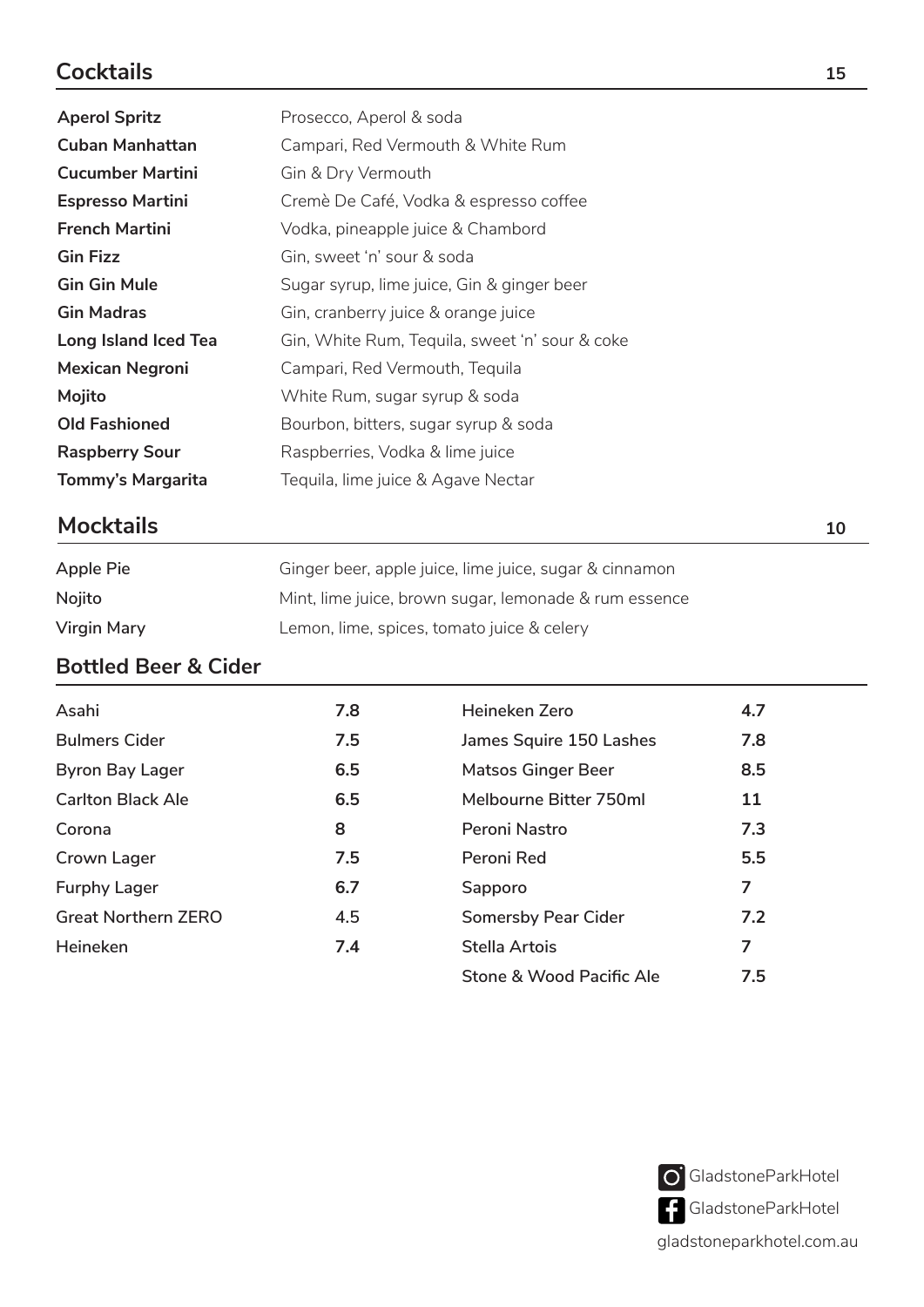#### **Beer & Cider on Tap**

**Balter XPA** This XPA's tropical and floral aromatics set off a fruity palette that will punch your taste buds in the pleasure zone. Tailored for those who enjoy a fully-hopped beer that's still easy to drink.

**Brookvale Ginger Beer** Brookvale Union Ginger Beer is spicy yet mild, dry but wet, smooth yet sharp, tight but loose, as describe but its creators.

**Canadian Club Draught** Canadian Club & Dry Draught is made with a smooth Canadian Club Whisky & crisp dry ginger ale & provides a refreshing alternative to premium draught beer & cider

**Carlton Draught Brewery Fresh Tank Beer** Carlton Draught Brewery Fresh Tank Beer is a traditional, fullstrength lager that is crisp on the mid-palate with a good malt character and smooth full-bodied flavour. Clean hop bitterness gives the brew a slightly dry finish. Its taste profile is lively with extra smoothness due to its freshness and the fact that it has been exposed to minimal oxygen and other gases until it hits your glass at the tap

**Carlton Dry (Low Carb)** Carlton Dry's extended brewing process removes excess sugars creating a smooth, crisp finish with lower carbohydrates than a full strength beer

**Cascade Premium Light** 'Full-flavoured' is an adjective that tends to be overused in the lager world, but is appropriate in this case given the balance in this low alcohol beer

**Goat Lager** A new modern Aussie lager. It's an uncomplicated, anytime sort of beer with a Mountain Goat twist. Thanks to a generous allotment of Australian Galaxy and Ella hops and a painstaking fermentation schedule with landed on this clean, balanced lager. It's one very enjoyable beer

**Great Northern Super Crisp (Midstrength)** Great Northern Super Crisp Lager was designed with an easy going lifestyle in mind. With its fruity aroma, subtle bitterness & refreshingly light finish, it's brewed specifically for the Australian climate

**Little Creatures Pacific Ale** A straw coloured hazy beer, with the addition of hops, hops and more hops to give a distinct passionfruit aroma and flavour. It has a slightly dryer palate yet is super refreshing, leaving you wanting more.

**Melbourne Bitter** Fruity aroma & pleasant body are complimented by the assertive, lingering bitterness of Pride of Ringwood hops

**Pure Blonde Ultra Low Carb** A refreshing, full-flavoured lager, brewed using the finest ingredients. Pure Blonde is brewed with no preservatives to deliver an easy-drinking, ultra low carb beer. Hersbrucker hops add a floral & herbal aroma balancing the light style of the beer

**Somersby Apple Cider** Somersby Apple is refreshing cider made from fermented apple juice and natural apple flavouring. No artificial sweeteners, flavours or colourings. Its uniquely juicy apple taste makes it a tasty and natural choice for the relaxed moments with your friends. Best served over ice for maximum happiness… Enjoy!

**Victoria Bitter** VB is a full flavoured, full strength beer; the gentle fruitiness of the aroma compliments the sweet maltiness in the mouth which in turn balances perfectly with the clean hop bitterness of the finish



GladstoneParkHotel

gladstoneparkhotel.com.au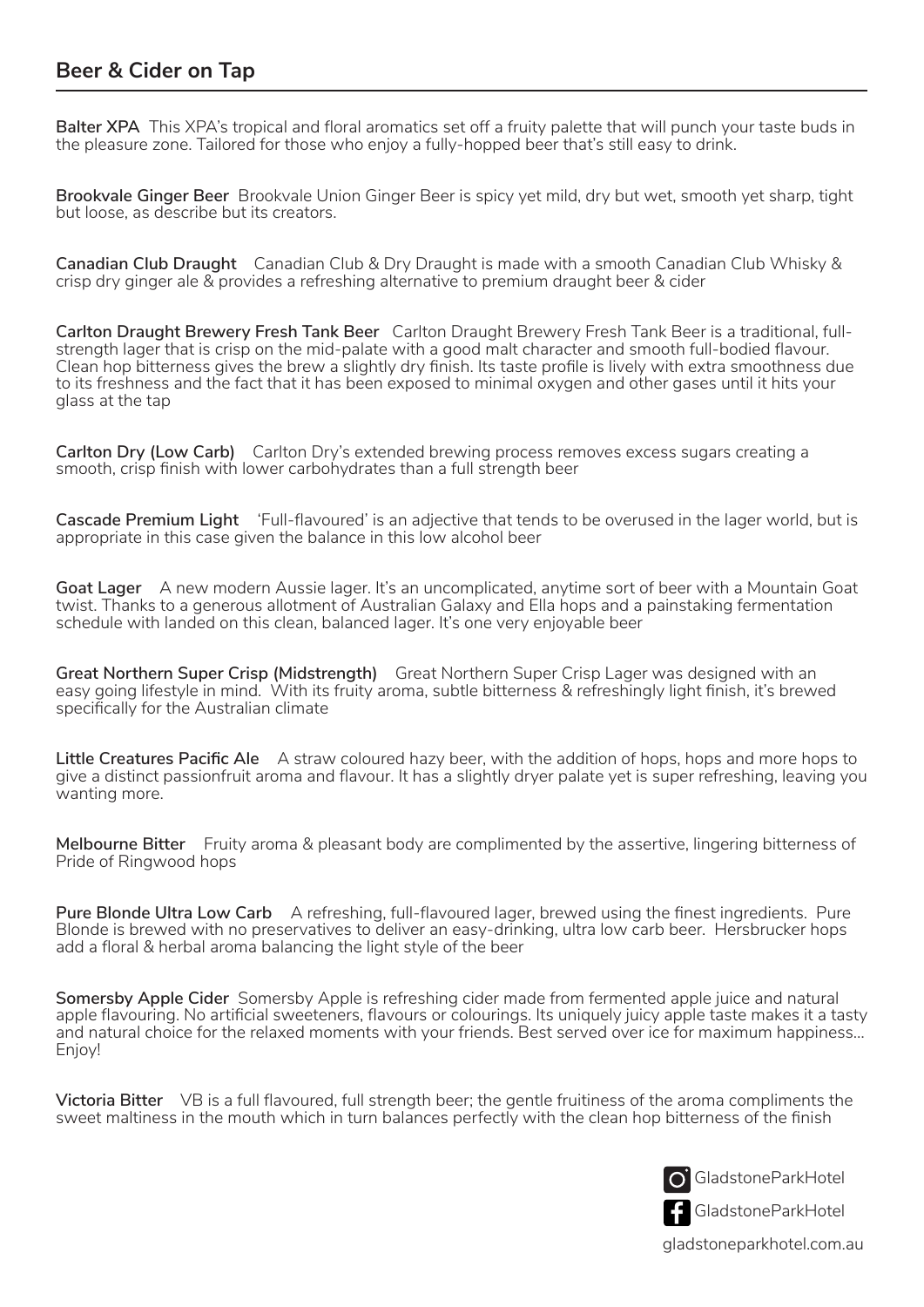## **Zero Alcohol Wines - bottle**

| Plus & Minus Blanc De Blanc | <b>Plus &amp; Minus Prosecco</b> |
|-----------------------------|----------------------------------|
| Plus & Minus Pinot Grigio   | Plus & Minus Rose                |
| Plus & Minus Pinot Noir     | <b>Plus &amp; Minus Shiraz</b>   |

| <b>Sparkling</b>                           |                | R                           |      | B   |
|--------------------------------------------|----------------|-----------------------------|------|-----|
| <b>Brown Brothers Prosecco 200ml</b>       | King Valley    |                             |      | 9.5 |
| Brown Brothers Prosecco Rose 200ml         | King Valley    |                             |      | 9.5 |
| <b>Chandon Brut NV</b>                     | Victoria       |                             |      | 45  |
| <b>Grant Burge Pinot Chard NV</b>          | Sth Australia  |                             |      | 35  |
| Hardy's Riddle Brut Reserve                | Sth Australia  | 6.5                         |      | 25  |
| Mumm Cordon Rouge NV                       | France         |                             |      | 80  |
| <b>Yarra Burn Prosecco</b>                 | Victoria       | 7.5                         |      | 30  |
| Chardonnay                                 |                |                             |      |     |
| <b>Brown Brothers Origins Chardonnay</b>   | King Valley    | 8.5                         | 13   | 34  |
| <b>Grant Burge 5th Gen Chardonnay</b>      | <b>Barossa</b> | 8                           | 11.5 | 32  |
| Hardy's Riddle Chardonnay                  | Sth Australia  | 6.5                         | 10   | 25  |
| Taylor's St Andrew's Chardonnay $\bigcirc$ | Clare Valley   |                             |      | 50  |
| <b>Sauvignon Blanc</b>                     |                |                             |      |     |
| Brown Brothers Origins Sauvignon Blanc     | King Valley    |                             |      | 34  |
| Catalina Sounds Sauvignon Blanc            | New Zealand    |                             |      | 38  |
| <b>Grant Burge 5th Gen Sauvignon Blanc</b> | Adelaide Hills | 8                           | 11.5 | 32  |
| Hardy's Riddle Sauvignon Blanc             | Sth Australia  | 6.5                         | 10   | 25  |
| <b>Oyster Bay Sauvignon Blanc</b>          | New Zealand    | 8.5                         | 13   | 40  |
| <b>White Varietals</b>                     |                |                             |      |     |
| <b>Brown Brothers Moscato</b>              | King Valley    | 8                           | 11.5 | 32  |
| <b>Brown Brothers Origins Rose</b>         | King Valley    | 8.5                         | 13   | 34  |
| Days of Rose                               | <b>Barossa</b> | 8                           | 11.5 | 32  |
| <b>Grant Burge 5th Gen Pinot Gris</b>      | Adelaide Hills | 8                           | 11.5 | 32  |
| Mandoletto Pinot Grigio                    | Italy          | 8                           | 11.5 | 32  |
| Sister's Run St Petri's Riesling           | Eden Valley    | 8.5                         | 13   | 34  |
|                                            |                | <b>O</b> GladstoneParkHotel |      |     |

gladstoneparkhotel.com.au

GladstoneParkHotel